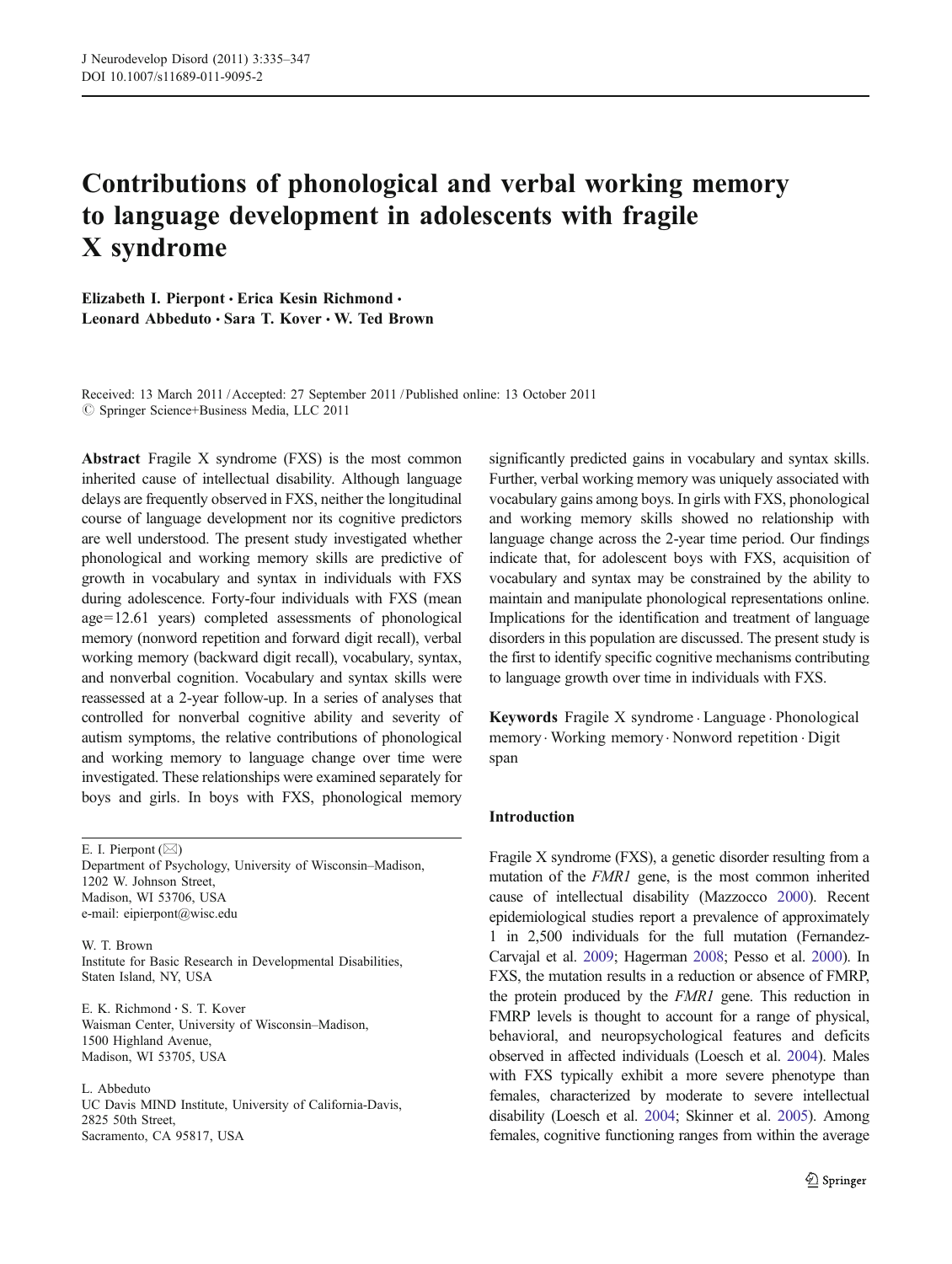range to moderate intellectual disability (Cronister et al. [1991](#page-11-0); de Vries et al. [1996\)](#page-11-0). FXS also affects social development, and behaviors characteristic of autism are frequently observed. The percentage of individuals with FXS meeting the diagnostic criteria for autism has been estimated at 25–50%, with virtually all males with FXS displaying at least some behaviors characteristic of autism (Philofsky et al. [2004](#page-12-0); Demark et al. [2003](#page-11-0); Lewis et al. [2006](#page-12-0); Kaufmann et al. [2004\)](#page-12-0).

In addition to cognitive and social impairments, substantial delays in language are characteristic of the FXS phenotype (Sudhalter et al. [1991;](#page-12-0) Murphy and Abbeduto [2003](#page-12-0)). Individuals with FXS demonstrate delays in receptive and expressive language that span multiple domains. Impairments may be evident in vocabulary size and complexity, morphosyntax (knowledge of the formation and structure of words), and syntax (application of principles for constructing sentences; see Finestack et al. [2009](#page-11-0)). Deficits in social aspects of language (e.g., maintenance of a conversation topic, appropriate turn-taking) and frequent use of repetitive language are also common (Belser and Sudhalter [2001;](#page-11-0) Murphy and Abbeduto [2007;](#page-12-0) Roberts et al. [2007;](#page-12-0) Mazzocco et al. [2006\)](#page-12-0). Although considerable research has documented a characteristic profile of difficulties with acquisition and use of language among groups of individuals with FXS relative to their chronological-age peers, it is also important to acknowledge the high degree of within-syndrome variability in language outcomes (Abbeduto et al. [2007](#page-10-0)). For example, children and adolescents with FXS exhibit striking variation in expressive skills, with some individuals limited to nonverbal communication and others (mostly females) exhibiting age-appropriate competence with most language mechanics (Murphy and Abbeduto [2003](#page-12-0); Mazzocco et al. [2006](#page-12-0)).

It has been speculated that differences among individuals in language functioning arise from a combination of biological influences, neurocognitive and behavioral characteristics, and variations in the linguistic and social environment (Finestack et al. [2009\)](#page-11-0). Identifying key predictors of linguistic outcomes in FXS may be useful for a number of reasons. First, given the prevalence of language impairments in this population and the profound impact communication deficits can have on quality of life and educational attainment (e.g., Van Agt et al. [2011](#page-12-0); Durkin et al. [2009\)](#page-11-0), developing a better understanding of sources of language variation in FXS is of considerable public health importance. Such knowledge could aid in identifying early markers of language impairment and in counseling families regarding prognosis and treatment recommendations. Second, knowledge of the underlying factors that predict language outcomes could be beneficial for constructing more effective interventions for language problems in affected individuals. Finally, a better understanding of the longitudinal course and influences on language development in this population may have relevance not only for individuals with FXS, but also for the identification and treatment of language difficulties within the general population and other neurodevelopmental disorders. Unfortunately, there have been few attempts to empirically test the factors that shape differences in language among individuals with FXS.

Although the sources of variation in language functioning in FXS are not fully understood, two factors—gender and autism status—are known to contribute to that variation. Specifically, male gender and comorbid autism diagnosis have been shown to place an individual with FXS at significantly higher risk for language impairments (Philofsky et al. [2004;](#page-12-0) Finestack et al. [2009](#page-11-0); Abbeduto et al. [2003](#page-10-0)). What remains unclear is the extent to which differences between these groups (e.g., females vs. males with FXS; FXS-only vs. FXS with autism) in language outcomes at a given time point actually reflect differences in other aspects of neuropsychological functioning, such as general intellectual ability or specific cognitive or socioemotional functions. Thus, whereas a number of studies have succeeded in identifying FXS subgroups that differ in language ability, a mechanistic explanation for these differences is still lacking. Further, little is known about how specific neurocognitive functions relate to growth over time in specific language skills, such as vocabulary and syntax.

In order to begin to disentangle key mechanisms that lead to variation in language acquisition and use in FXS, a first step is to develop a better understanding of how impairments in specific areas of cognition play a role in the development of language in this population. Moreover, it is reasonable to focus on those factors that have been demonstrated to account for individual differences in the typically developing population, or those known to discriminate individuals with language impairment from those without. One such cognitive skill is working memory. Working memory refers to the short-term storage and manipulation of information necessary for a range of higher cognitive functions (Baddeley [2003](#page-11-0); Smith and Jonides [1999\)](#page-12-0). In many cognitive models, working memory is divided into several distinct processes or subdomains. Commonly, visuospatial working memory is posited to be separate from verbal working memory (e.g., Baddeley [1986;](#page-11-0) Logie [1995](#page-12-0)). This distinction is largely supported by neuroimaging evidence, as tasks involving these types of information activate different hemispheres (D'Esposito et al. [1998;](#page-11-0) Smith et al. [1996\)](#page-12-0) and cortical regions (Lycke et al. [2008;](#page-12-0) Walter et al. [2003](#page-12-0)).

With respect to developmental language disorders, the role of verbal memory in particular has engendered a great deal of research. In some models of working memory, such as that of Baddeley ([1986](#page-11-0)), the temporary storage and rehearsal of phonological representations is thought to occur within a distinct cognitive system (often referred to as the "phonological loop"), which is hypothesized to be critical for learning the novel phonological forms of new words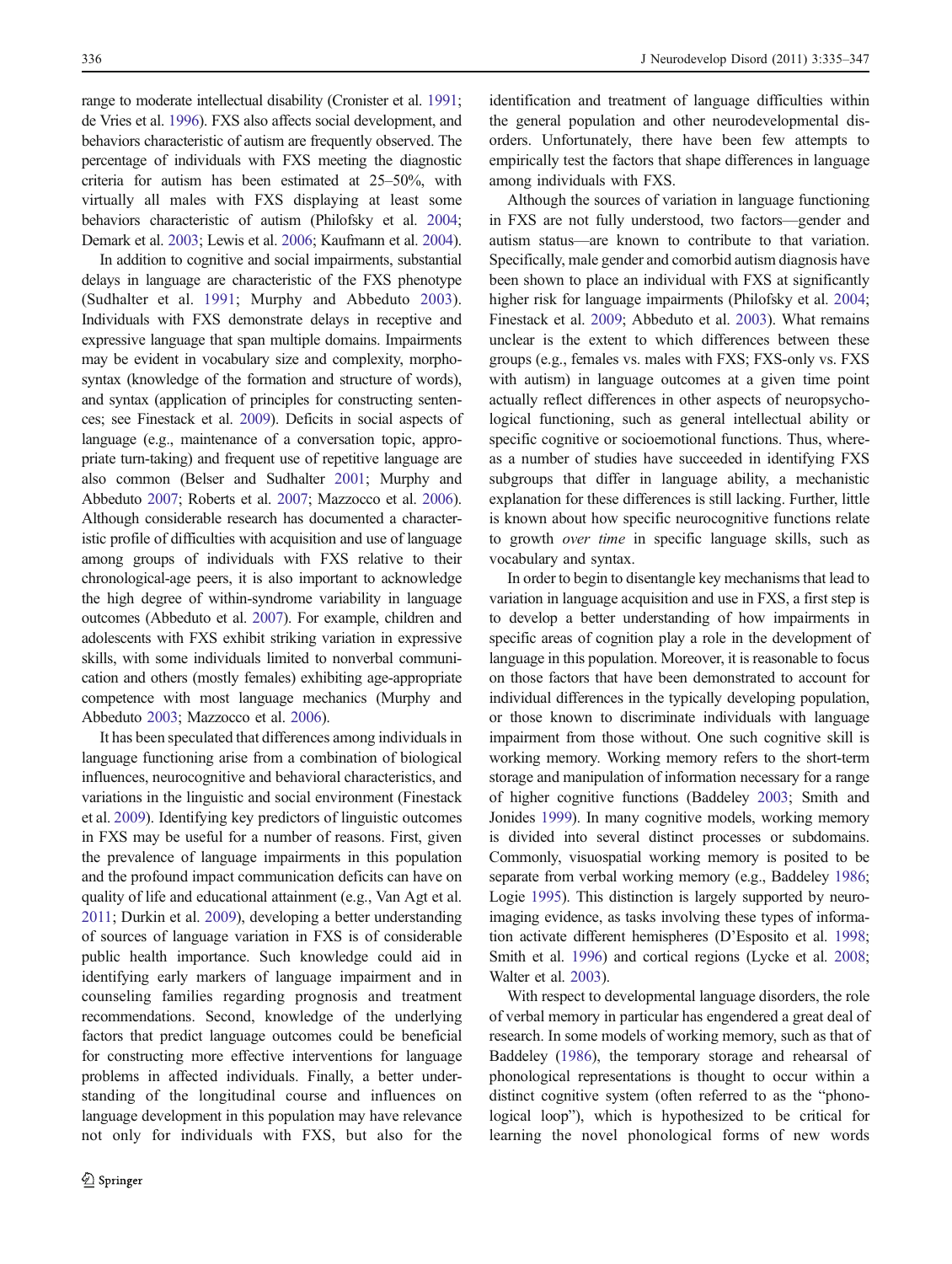(Baddeley et al. [1998\)](#page-11-0). Other theorists have argued that working memory does not constitute a separate dedicated cognitive system, but rather reflects chiefly the activation of knowledge or attentional focus on those representations that are involved in language comprehension and production (Cowan [1997;](#page-11-0) MacDonald and Christianson [2002](#page-12-0); Acheson and MacDonald [2009](#page-11-0)). In acknowledgment of the merits of different competing theories, we will use the more theoretically neutral term "phonological memory" to refer to the process of maintenance and rehearsal of phonological representations. This process of verbatim recall of verbal information has also been referred to as "verbal short-term memory" by some researchers (e.g., Brock and Jarrold [2004](#page-11-0); Alloway et al. [2006](#page-11-0)). Tasks thought to recruit this mechanism include tests of nonword repetition, digit span, and word span. These types of phonological memory tasks typically result in the activation of a brain network that includes the left inferior frontal and premotor cortex, supplementary motor areas, and cerebellum (Lycke et al. [2008;](#page-12-0) Paulesu et al. [1993](#page-12-0); Awh et al. [1996\)](#page-11-0).

Studies of typically developing children have revealed robust associations between performance on phonological memory tasks and word learning during preschool years through about the age of 8 years (Gathercole et al. [1992](#page-11-0); Bowey [2001](#page-11-0)). Additionally, considerable research has also demonstrated that children with specific language impairment perform more poorly than their peers on phonological memory tasks, especially nonword repetition (e.g., Gathercole and Baddeley [1990;](#page-11-0) Ellis Weismer et al. [2000;](#page-11-0) Graf Estes et al. [2007](#page-11-0)). Thus, it has been hypothesized that impaired phonological memory may constitute an important cognitive risk factor for language impairments (Gathercole and Baddeley [1990\)](#page-11-0).

Research on other genetic syndromes associated with atypical language development has also lent support to this notion. In individuals with Down syndrome and Williams syndrome, strong associations between nonword repetition performance and measures of receptive vocabulary and grammar have been reported; moreover, the magnitude of these relationships is consistently stronger in these groups than for mental age- or language-matched controls (Laws [1998](#page-12-0); Chapman [2006;](#page-11-0) Cairns and Jarrold [2005](#page-11-0); Grant et al. [1997](#page-11-0); Robinson et al. [2003](#page-12-0)). In a longitudinal study of adolescents with Down syndrome, Laws and Gunn [\(2004](#page-12-0)) demonstrated that phonological memory skills were a significant predictor of vocabulary development over a 5-year span. Among younger participants (ages 10–14), performance on these tasks was also predictive of the acquisition of syntax. Thus, phonological memory ability may be closely related not only to concurrently measured language levels, but also to the rate of language growth over time in individuals with intellectual disabilities.

In the present study, we examined the contribution of phonological memory to the rate of growth in language in individuals with FXS. Although some research indicates that

phonological memory skills are impaired in individuals with FXS compared to control groups with and without developmental delays (Munir et al. [2000](#page-12-0); Cornish et al. [2009](#page-11-0); Baker et al. [2011\)](#page-11-0), the question of whether phonological memory skills constitute a specific deficit relative to other domains of memory has not been conclusively resolved. A recent study suggests that young boys with FXS not only exhibit impairments in phonological memory in comparison to typically developing mental age-matched controls, but also more severe difficulties on phonological memory tasks in comparison with visual–spatial memory tasks (Baker et al. [2011](#page-11-0)). Thus, we hypothesized that these observed impairments in phonological memory might have a particularly negative impact on language growth in FXS or perhaps signal a vulnerability in brain circuitry important for language. However, given other important aspects of the FXS phenotype such as low IQ, higher rates of autism symptomatology, and marked gender differences, it is also plausible that phonological memory deficits could play a less pivotal role in language development for individuals with FXS than for other populations. The current study aimed to distinguish the relative contributions of these different factors to language growth in FXS.

Although we have argued that investigating the role of cognitive factors (and phonological memory in particular) in language development in FXS has significant scientific and clinical implications, additional aspects of working memory should also be considered when studying FXS. Some evidence suggests that, across a variety of short-term memory tasks, performance of individuals with FXS depends less on the type of processing than on the degree of cognitive control required. Indeed, boys with FXS appear to have particular difficulty with tasks demanding high levels of attention or cognitive processing in order to manipulate information maintained in memory, compared with other types of shortterm memory tasks (Lanfranchi et al. [2009;](#page-12-0) Cornish et al. [2001\)](#page-11-0). Further, individuals with FXS show marked deficits on tasks of executive control, attention, and inhibition relative to individuals with comparable degree of developmental delay (Hooper et al. [2008\)](#page-12-0). Therefore, it is important to also consider the role of executive processes in the development of language skills in this population.

In many working memory models, executive processes necessary for active planning, manipulation, or organization of items held in memory are considered to be separate from storage capacity (Smith et al. [1996;](#page-12-0) D'Esposito [1999](#page-11-0)). In Baddeley's [\(2003](#page-11-0)) model, this process corresponds to the "central executive." This type of online processing can be measured in the verbal domain using tasks such as the backward digit span and letter-number sequencing. Although there are various terms that have been used to describe this process, we will henceforth refer to this simply as "verbal working memory." This term emphasizes both the need for verbal maintenance as well as active processing/manipulation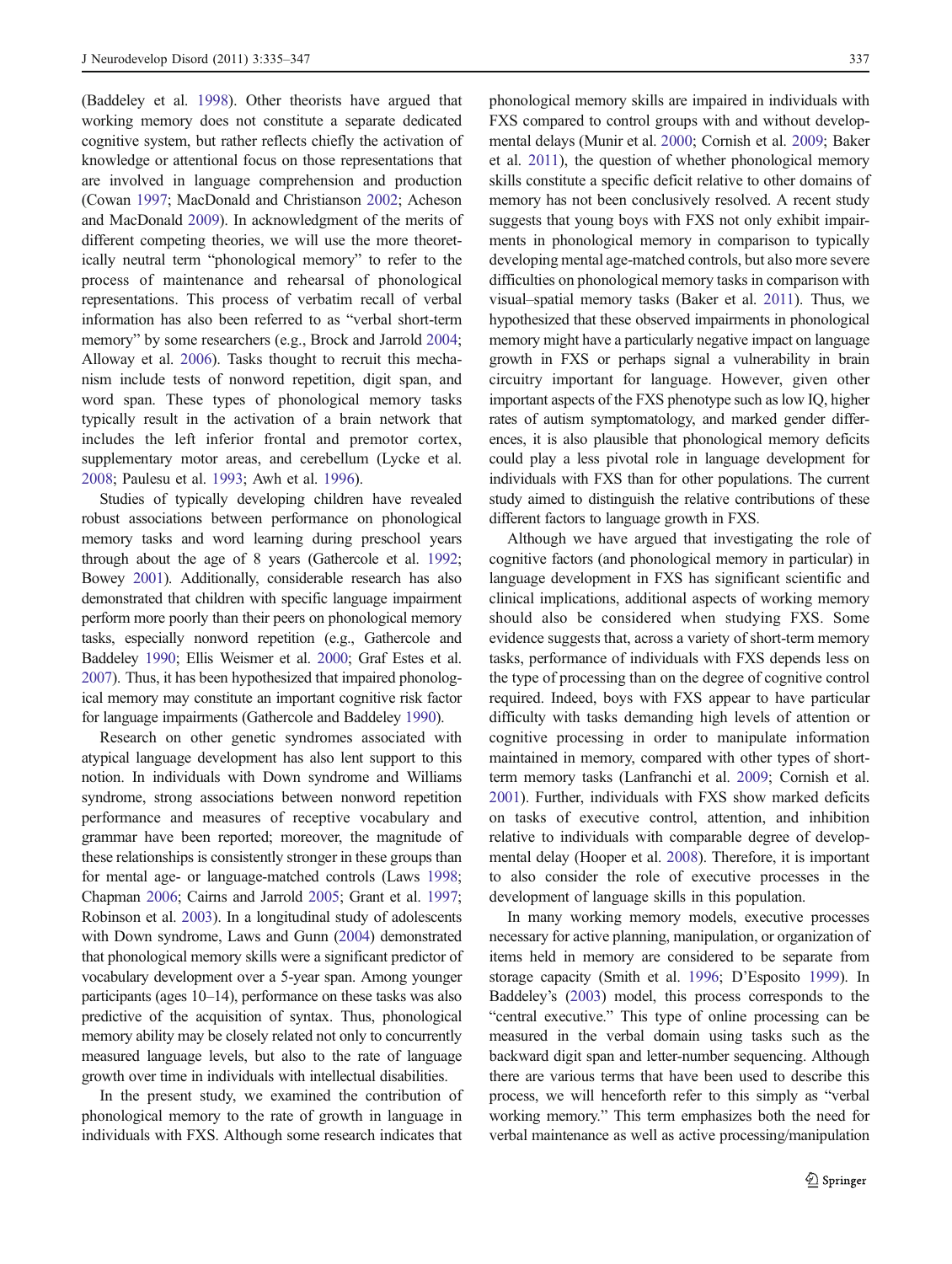and has been used in other studies investigating these cognitive processes (Archibald and Gathercole [2006;](#page-11-0) Conklin et al. [2000\)](#page-11-0). Neuroimaging studies suggest that verbal working memory tasks activate areas of the brain that are not active during simple phonological storage or rehearsal tasks, including anterior cingulate and dorsolateral prefrontal cortex (Smith and Jonides [1999](#page-12-0); Wager and Smith [2003\)](#page-12-0). Some research has revealed that, in addition to the welldocumented deficits in phonological memory, children with language impairments also have significant impairments in verbal working memory tasks (Archibald and Gathercole [2006](#page-11-0)). This finding raises the possibility that a combination of cognitive deficits, including in phonological and verbal working memory, may be responsible for difficulties in language learning for many individuals.

In summary, research on language development in typically developing children and those with language impairments suggests that phonological and verbal working memory skills have the potential to explain significant variation in language outcomes. In the present study, we investigated the contributions of phonological and verbal working memory to language outcomes in individuals with FXS over a 2-year period. The study was designed to address the following questions:

- 1. To what extent do phonological and verbal working memory skills predict the development of vocabulary and syntax skills among individuals with FXS during adolescence, after controlling for nonverbal intellectual ability and autism symptom severity?
- 2. Do these relationships vary by gender?

# Methods

#### Participants

Participants were 44 adolescents with FXS (30 boys and 14 girls) who were enrolled in a longitudinal study of language and cognitive development. Participants ranged in age from 10 to 16 years at the time of the initial session  $(M=12.61, SD=1.77)$ . The current sample includes all individuals in the longitudinal study who completed the language measures at both the initial session (time 1) and a follow-up session 2 years later (time 2). The sample contained five sets of sibling pairs. All participants were native English speakers who passed a hearing screening indicating a pure-tone threshold of  $\leq$  30 dB in at least one ear. The sample was largely middle class, with median family income in the \$50,000–60,000 range. Fortyeight percent of participants' mothers had received a college degree or higher. Regarding race/ethnicity, 93% of families identified the participating youth with FXS as Caucasian, 5% as African American, and 2% as Native American.

Families were recruited for the study through newspaper advertisements, nationwide radio announcements, a university registry of families with children who have developmental disabilities, and postings on internet sites, listservs, and newsletters of developmental disability organizations. The study was approved by the Institutional Review Board at the University of Wisconsin–Madison. Parents provided written informed consent prior to participation. Molecular confirmation of an FMR1 full mutation based on analysis of a peripheral blood sample was obtained for all participants. Additionally, all participants were evaluated for autism symptoms using the Autism Diagnostic Observation Schedule (ADOS; Lord et al. [1999\)](#page-12-0) and the Autism Diagnostic Interview, Revised (ADI-R; Lord et al. [1994](#page-12-0)), each administered by a research-reliable examiner. Eleven participants (25%; 10 boys and 1 girl), met the criteria for autism on both of these instruments, a rate consistent with other reported prevalence estimates for this population (Philofsky et al. [2004;](#page-12-0) Demark et al. [2003;](#page-11-0) Lewis et al. [2006;](#page-12-0) Kaufmann et al. [2004\)](#page-12-0). Note that the current sample of individuals with FXS is partially overlapping with the participant sample from another published study (McDuffie et al. [2010](#page-12-0)); however, different measures and research questions were the focus of each paper.

# Procedures

All behavioral tests were administered by well-trained graduate-level research assistants with extensive experience working with individuals with developmental disabilities, including those with FXS. At each annual assessment, participants completed a battery of language and cognitive assessments that was administered in two to three sessions over the course of 2 days. In most cases, all measures reported here were administered to a participant by the same examiner at any given time point. Previsit interviews with parents solicited information about useful reinforcers, effective styles of interaction, and signs of anxiety or distress for their sons and daughters, information which was then used to maximize participant comfort and compliance. Photos and names of examiners were shared with families in advance of testing to decrease participant anxiety. Participants were also given an opportunity to acclimate to the testing situation prior to attempting any of the tasks and visual schedules were used to help decrease anxiety and increase attentiveness. In addition, examiners were trained to monitor participant behavior so as to appropriately use reinforcers and breaks from testing to ensure participants performed to the best of their ability.

## Measures

Phonological memory At time 1, participants were administered the Nonword Repetition Task (NRT) developed by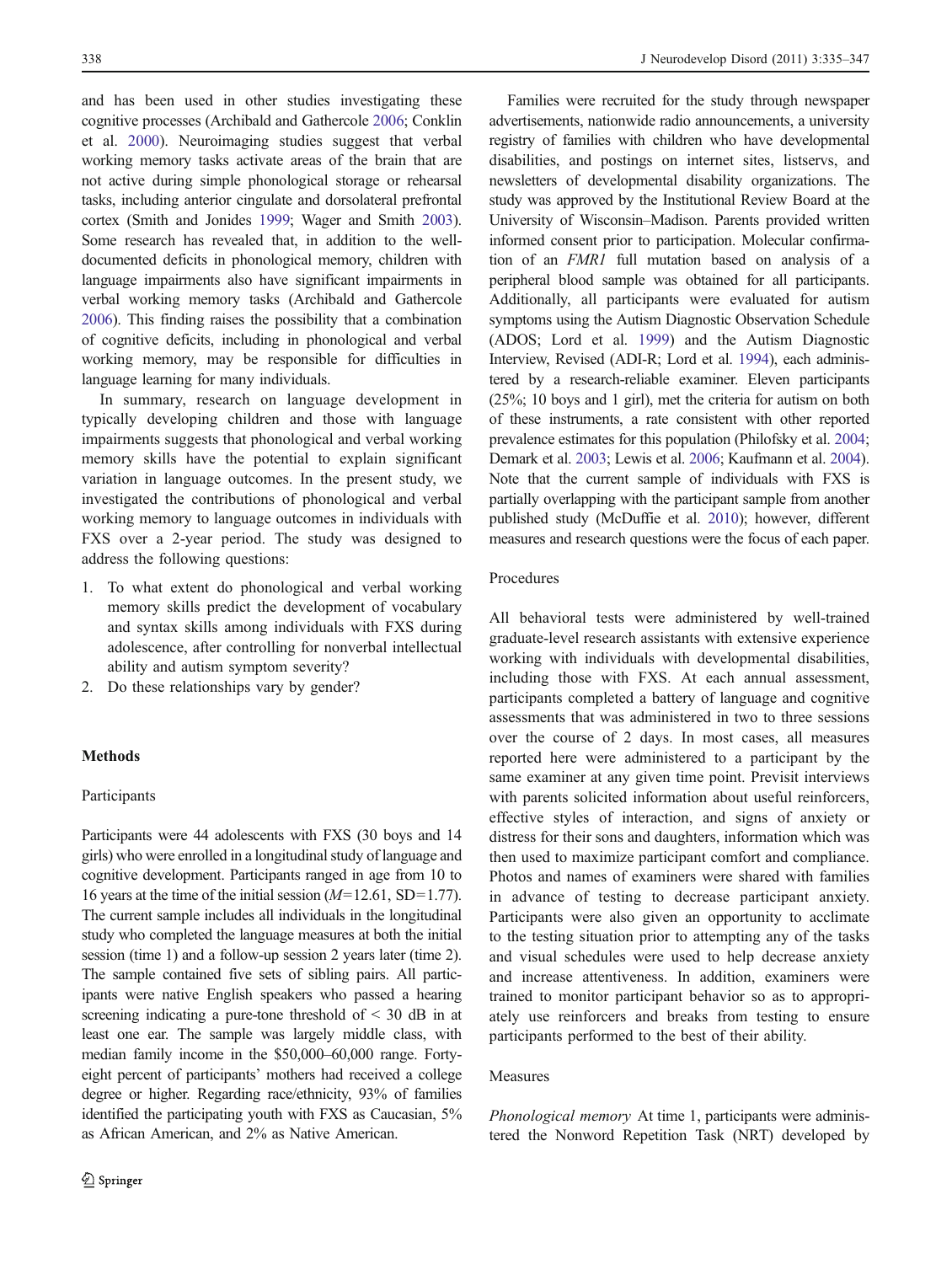Dollaghan and Campbell [\(1998\)](#page-11-0). The stimulus set for this test consists of four nonwords at each of four-syllable lengths (one, two, three, and four syllables). Test items from the NRT were administered through an RCA CD player. Participant responses were audiorecorded by an external microphone onto a cassette recorder (Marantz PMD 201) for phonetic transcription. The entire protocol for each participant was transcribed and scored independently by a trained research assistant who was not one of the examiners. Audiotaped responses from 18% of the sample were independently transcribed and scored by a second trained research assistant. The following phoneme-by-phoneme percentages of interscorer agreement were obtained using Cohen's kappa (Cohen [1960](#page-11-0)): one-syllable words=0.92; two-syllable words=0.90; three-syllable words=0.92; foursyllable words=0.93; total correct=0.95.

In order to avoid inclusion of NRT scores that were based on only a small number of items, participants who did not attempt to repeat more than half of the 16 items administered in the task  $(n=5)$  were excluded from any analysis that used this measure, but were included in all other analyses. These five participants were clear outliers with respect to responding, with number of items attempted at >1.5 SD below the group average. For one additional participant, the NRT task was not administered due to behavioral difficulties during the session. For those who completed the task according to the above criteria  $(n=38)$ , scores indexing the percentage of phonemes correct (PPC) were calculated based on the number of phonemes correctly repeated, divided by the number of phonemes attempted, at each syllable length (one to four syllables). Items for which there was no response were thus factored out of the PPC score, as it was not possible to ascertain whether the response would have been correct or incorrect if the item had been attempted. Additionally, a total PPC summary score across the entire set of nonwords was calculated for each participant.

In addition to the NRT task, the digit recall subtest from the Working Memory Test Battery for Children (WMTB-C; Pickering and Gathercole [2001](#page-12-0)) was also administered to measure phonological memory at time 1. In this test, a series of numbers is spoken by the examiner and participants are asked to recall the list in the same order in which it was spoken. Digit lists begin with one item, and sequence length is increased by one digit if the participant correctly recalls four (out of six) sequences at a given length, up to a maximum of nine digits. The test is discontinued after three or more errors are made at a given sequence length. A total digit recall score is calculated based on the number of digit lists correctly recalled across the test. Data were missing for one participant on this task due to an examiner administration error.

Verbal working memory To assess verbal working memory, the backward digit recall subtest from the WMTB-C was

administered. This test has the same structure as the digit recall test, except that participants are asked to recall lists of digits in the reverse order of the sequence spoken to them. Thus, this test requires additional processing to manipulate the sequence order. Because many individuals with developmental disabilities have difficulty understanding the instruction to "say it backwards," all participants received explicit training, with visual supports, to illustrate the steps involved in the task. This training helped to ensure understanding of the task prior to test item administration. A total backward digit recall score was calculated based on the number of correct responses. Data were missing for two participants: one participant who failed to attempt any trials of this task and another for whom the task was not administered due to behavior problems.

Standardized language measures The following language measures were administered at both time 1 and time 2. Each measure yields a raw score (based on the number of items or blocks passed), a standardized score (based on performance relative to a norming sample), and an age-equivalent score (based on the median chronological age at which a raw score was obtained within the norming sample). Receptive vocabulary was measured using the Peabody Picture Vocabulary Test, Third Edition (PPVT-III; Dunn and Dunn [1997](#page-11-0)). In this task, the examinee is asked to select a picture from a fourpicture array that best matches a word spoken by the examiner. The Test for Reception of Grammar, Second Edition (TROG-2; Bishop [2003](#page-11-0)) was administered to evaluate receptive syntax. The TROG-2 assesses comprehension of sentences of varying syntactic complexity, reflecting differences in word order, function words, and grammatical inflections. Participants are asked to select one picture out of an array of four that matches a sentence spoken by the examiner. Items are presented in blocks of four, with all the items in the block exemplifying the same syntactic construct (e.g., the plural morpheme). A block is considered to be passed only if all four items are answered correctly.

Expressive language was assessed using the Expressive Vocabulary Test (EVT; Williams [1997](#page-12-0)) and the Syntax Construction Test from the Comprehensive Assessment of Spoken Language (CASL; Carrow-Woolfolk [1999\)](#page-11-0). In the EVT, expressive vocabulary knowledge is elicited using pictures and examiner prompts. The CASL Syntax Construction (CASL-SC) subtest measures a participant's ability to generate sentences using a variety of targeted morphosyntactic rules. Sentences are elicited by asking the examinee to formulate a word, phrase, or sentence that is semantically and grammatically compatible with a verbal stimulus and a picture.

Nonverbal cognition Due to the expected contribution of intellectual functioning in predicting language development, nonverbal cognitive ability was measured at time 1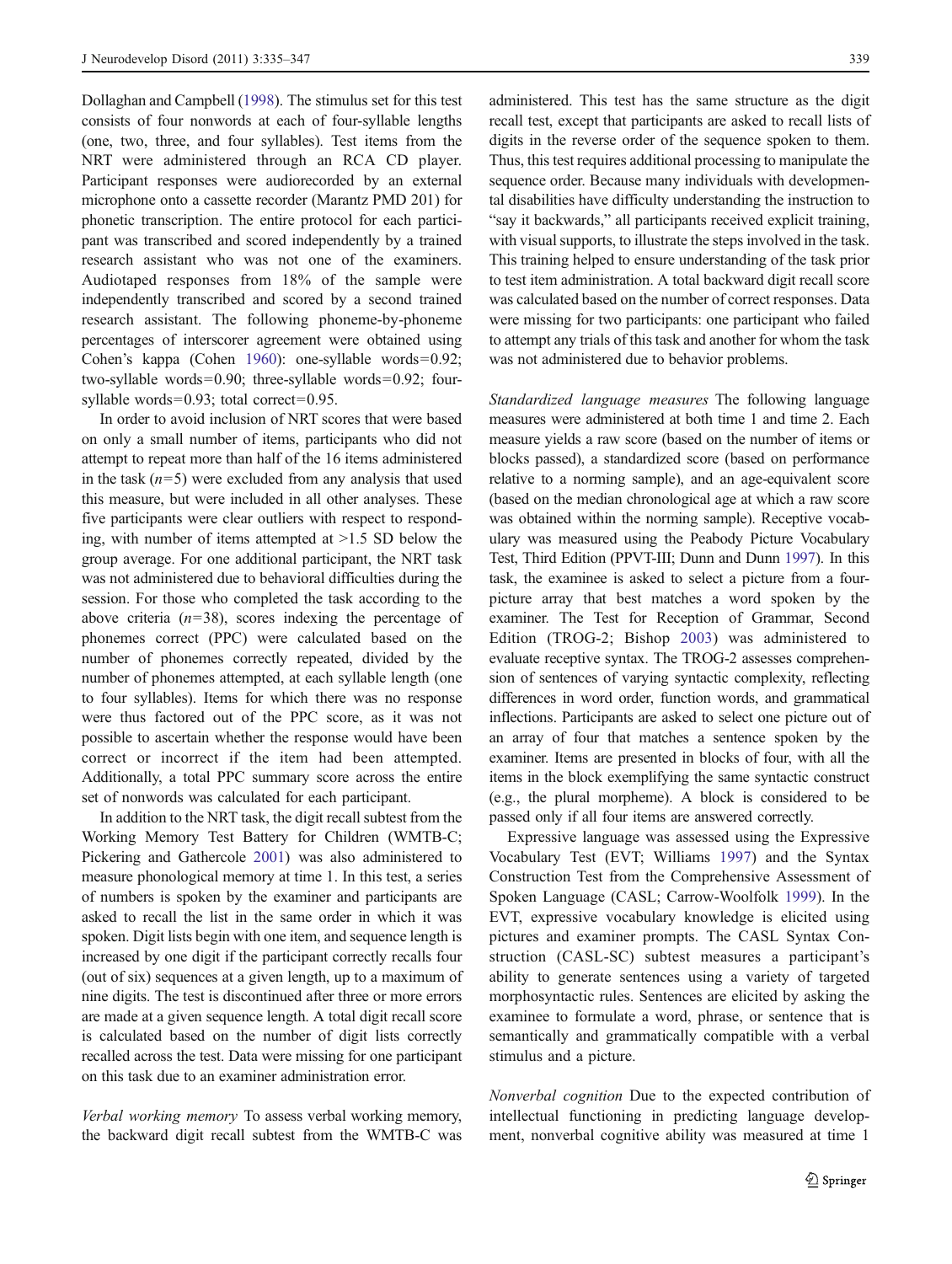using the Leiter International Performance Scale—Revised (Leiter-R; Roid and Miller [1997\)](#page-12-0) Brief IQ Screener. The Brief IQ index is based on four subtests that assess visualization (figure ground and form completion) and fluid reasoning (sequential order and repeated patterns). The Leiter-R has strong psychometric properties and is widely used in research on individuals with developmental disabilities, including FXS (e.g., Hooper et al. [2000](#page-12-0); Kuschner et al. [2007\)](#page-12-0). Instructions are pantomimed and responses from the participant are nonverbal (e.g., placing cards in a row). This measure yields a standardized nonverbal Brief IQ score based on age norms. In addition, a growth score can be derived from the Leiter-R based on the participant's raw score. Growth scores are thought to reflect the examinee's absolute level of ability at a given time point. Although conceptually similar to mental ages, growth scores, unlike mental ages, have equal-interval measurement properties and are applicable for an ability range from toddlerhood to adulthood. Thus, growth scores are particularly useful in examining populations with significant cognitive delays (Hooper et al. [2000\)](#page-12-0). The growth score metric was used as the primary measure of nonverbal intellectual functioning for statistical analyses in the current study.

Autism symptom severity Individuals with FXS who have a comorbid diagnosis of autism have been shown to differ from those without autism in aspects of language skill, such as receptive language ability and intelligibility, although some research suggests that broad expressive language profiles may be similar in these groups (Lewis et al. [2006](#page-12-0); Kover and Abbeduto [2010](#page-12-0)). Although the description of autism in FXS was not a focus of the current study (for further exploration of this issue, see McDuffie et al. [2010](#page-12-0); McDuffie et al., [in press](#page-12-0)), previous investigations of FXS suggest that this may be an important aspect of the phenotype to consider in language research. For the purposes of the current study, autism symptoms were quantified by calculating a severity score based on each participants' scores on the ADOS. Autism severity scores were derived using an algorithm developed by Gotham et al. ([2009\)](#page-11-0). This algorithm can be applied across three different ADOS modules and yields a severity score between 1 and 10. A continuous measurement of autism severity was deemed preferable to using a categorical distinction (e.g., autism vs. no autism) for several reasons. First, some research suggests that the diagnostic results of gold-standard measures such as the ADOS and ADI-R do not always converge in FXS (Harris et al. [2008\)](#page-11-0). Second, social and communication skills may differ significantly in individuals with FXS and autism from those with idiopathic autism, so a categorical distinction between these groups may be problematic in this population (Hall et al. [2010](#page-11-0)).

Finally, some recent research suggests that a continuous measure of autism severity is more sensitive to relationships with language measures and avoids the problem of some individuals falling into an unclear diagnostic category (McDuffie et al., [in press](#page-12-0)).

In the current sample, autism severity scores covered the full range from 1 to 10 ( $M=4.88$ , SD=3.15). Severity scores were obtained using the standard method described by Gotham et al. [\(2009](#page-11-0)) for all but three participants. For two female participants, a severity score could not be obtained because these individuals were administered module 4 of the ADOS based on their developmental level and the severity algorithm applies only to modules 1–3. These two scores were treated as missing data. For a third participant, a male with FXS who had just passed the age range containing norms for module 1 (age at test administration=15 years, 2 months), a severity score was derived based on module 1 norms for the 6- to 14-year-old age group.

#### Results

Descriptive data and concurrent comparisons

Table [1](#page-6-0) presents descriptive statistics for the participant group at both time points, including age, nonverbal IQ, and ageequivalent scores on each of the language measures. As expected, girls scored consistently higher than boys across all of the cognitive and language measures, despite no significant difference in chronological age between the genders. Note that the TROG-2 task was especially difficult for many boys with FXS compared with other measures, and several participants scored at or near the age-equivalent floor for this measure. However, a wide variation in raw scores was observed for all language measures in both boys and girls. At time 1, raw scores for all four language measures were strongly correlated with Leiter-R growth scores (PPVT-III, 0.77; EVT, 0.81; TROG-2, 0.84; CASL-SC, 0.79,  $p<0.001$ for all correlations), indicating that variation in language at a given time point is closely tied to intellectual ability.

Regarding phonological memory, Fig. [1](#page-6-0) presents the PPC on the NRT for each syllable length, grouped according to gender. A mixed-model, repeated-measures ANOVA with Greenhouse–Geisser correction was conducted to test for gender differences at each syllable length on the NRT. The analysis revealed a significant main effect of syllable length,  $F(2.35,84.43) = 72.43$ ,  $p < 0.001$ , partial  $\eta^2 = 0.668$ , and a significant gender effect,  $F(1,36)=9.75$ ,  $p<0.01$ , partial  $\eta^2$ 0.213, with girls outperforming boys on this task. The syllable length  $\times$  gender interaction was not significant. In order to examine whether the observed gender differences in NRT performance were driven by differences in nonverbal cogni-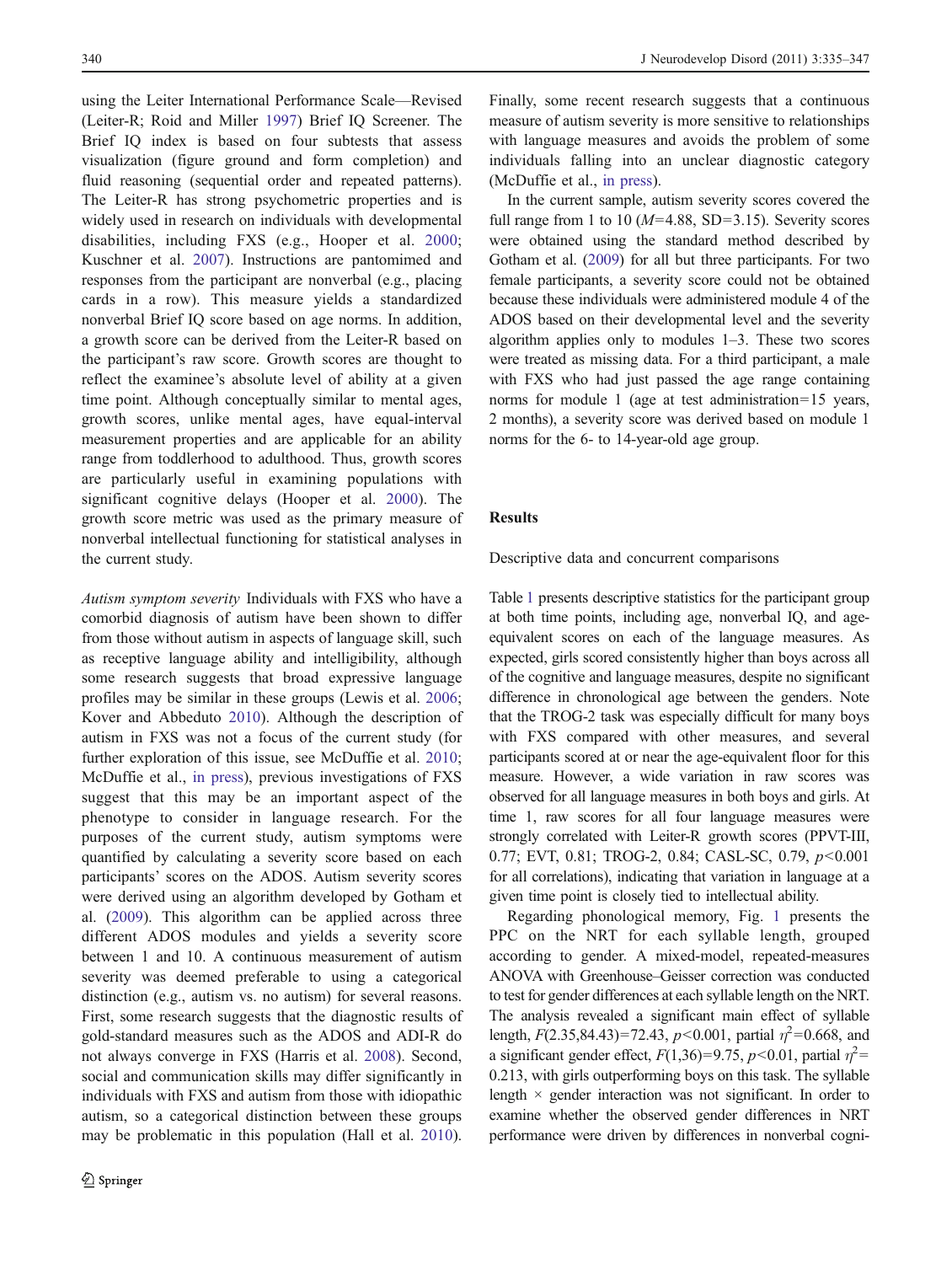<span id="page-6-0"></span>Table 1 Descriptive statistics for age, IQ, and language measures at time 1 and time 2, grouped according to gender

| Measure                 |             | Time 1           |       |           |                 | Time 2           |       |           |                  |
|-------------------------|-------------|------------------|-------|-----------|-----------------|------------------|-------|-----------|------------------|
|                         |             | $\boldsymbol{n}$ | Mean  | <b>SD</b> | Range           | $\boldsymbol{n}$ | Mean  | <b>SD</b> | Range            |
| Chronological age       | Girls       | 14               | 12.04 | 1.57      | $10.18 - 15.59$ | 14               | 14.02 | 1.53      | 12.18-17.45      |
|                         | <b>Boys</b> | 30               | 12.87 | 1.81      | $10.17 - 16.01$ | 30               | 14.88 | 1.81      | $12.21 - 18.00$  |
| Nonverbal cognition     |             |                  |       |           |                 |                  |       |           |                  |
| Leiter-R brief IQ       | Girls       | 14               | 66.86 | 13.96     | $46 - 91$       | 14               | 66.00 | 18.76     | $38 - 95$        |
|                         | <b>Boys</b> | 30               | 46.03 | 8.64      | $36 - 65$       | 30               | 42.97 | 8.84      | $36 - 67$        |
| Vocabulary              |             |                  |       |           |                 |                  |       |           |                  |
| PPVT-III age equivalent | Girls       | 14               | 10.10 | 2.58      | $5.3 - 14.8$    | 14               | 11.04 | 2.91      | $5.67 - 17.00$   |
|                         | <b>Boys</b> | 30               | 6.55  | 2.47      | $2.4 - 14.3$    | 30               | 6.99  | 3.04      | $1.75 - 17.42$   |
| EVT age equivalent      | Girls       | 14               | 9.00  | 2.43      | $5.42 - 13.83$  | 14               | 10.44 | 2.84      | $6.33 - 17.33$   |
|                         | <b>Boys</b> | 30               | 5.43  | 1.97      | $3.17 - 10.92$  | 29               | 6.12  | 2.52      | 3.58-13.58       |
| Syntax                  |             |                  |       |           |                 |                  |       |           |                  |
| TROG-2 age equivalent   | Girls       | 14               | 7.06  | 3.04      | $<$ 4.00-12.00  | 14               | 8.03  | 2.90      | $4.42 - 12.00$   |
|                         | <b>Boys</b> | 30               | 4.43  | 0.94      | $<$ 4.00-7.92   | 30               | 4.66  | 1.58      | $< 4.00 - 10.83$ |
| CASL-SC age equivalent  | Girls       | 14               | 7.81  | 2.43      | $2.17 - 11.33$  | 14               | 9.42  | 3.12      | $3.25 - 14.25$   |
|                         | <b>Boys</b> | 29               | 4.17  | 2.06      | $2.08 - 9.67$   | 28               | 4.40  | 2.37      | $2.08 - 10.00$   |

PPVT-III Peabody Picture Vocabulary Test, Third Edition, EVT Expressive Vocabulary Test, TROG-2 Test for Reception of Grammar, Second Edition, CASL-SC Comprehensive Assessment of Spoken Language, Syntax Construction subtest

tive ability between boys and girls, Leiter-R growth scores were added to the model as a covariate. In this model, nonverbal cognitive skills accounted for significant variance in nonword repetition skills,  $F(1, 35)=5.18$ ,  $p<0.05$ , partial  $\eta^2$ =0.129, and the gender effect was no longer significant.

On the WMTB-C digit recall task, the number of digit lists correctly recalled by any given participant ranged from 6 to 31. In a one-way ANOVA, girls scored significantly higher than boys on the digit recall task,  $F(1,41)=23.92$ ,  $p<0.001$ , partial  $\eta^2$ =0.368. When added as a covariate to this analysis,



Fig. 1 Average percent phonemes correct at four different syllable lengths on the NRT for 38 individuals with FXS. Error bars represent 1 standard error

Leiter-R growth scores explained significant variance in digit recall scores,  $F(1,40)=16.73$ ,  $p<0.001$ , partial  $\eta^2=0.295$ ; however, the gender difference in digit recall scores remained significant after adding the covariate,  $F(1,40)$ = 5.54,  $p$ <0.05, partial  $\eta^2$ =0.122. Thus, gender differences on this measure were not fully accounted for by differences in intellectual functioning.

For the WMTB-C backward digit recall task, the number of digit lists that participants were able to correctly recall (in reverse order) ranged from 0 to 19. Girls again scored significantly higher than boys,  $F(1,40)=26.84$ ,  $p<0.001$ , partial  $\eta^2$ =0.402. When added as a covariate to this analysis, Leiter-R growth scores explained significant variance in backward digit recall scores,  $F(1,39)=22.02$ ,  $p<0.001$ , partial  $\eta^2$ =0.361, but the gender difference in backward digit recall scores remained significant after adding the covariate,  $F(1,39)=6.05$ ,  $p<0.05$ , partial  $\eta^2=0.134$ .

# Language change in adolescents with FXS

Improvements in language abilities were observed over the 2-year span for most of the language measures. Changes in raw scores were generally more pronounced for girls than for boys (see Table [2\)](#page-7-0). For example, on the EVT, the girls improved on average by 10.93 raw score points from time 1 to time 2 (i.e., they correctly produced approximately 11 additional vocabulary items at the follow-up testing than they had at the initial session), whereas the boys improved on average by 5.14 raw score points (i.e., fewer than 6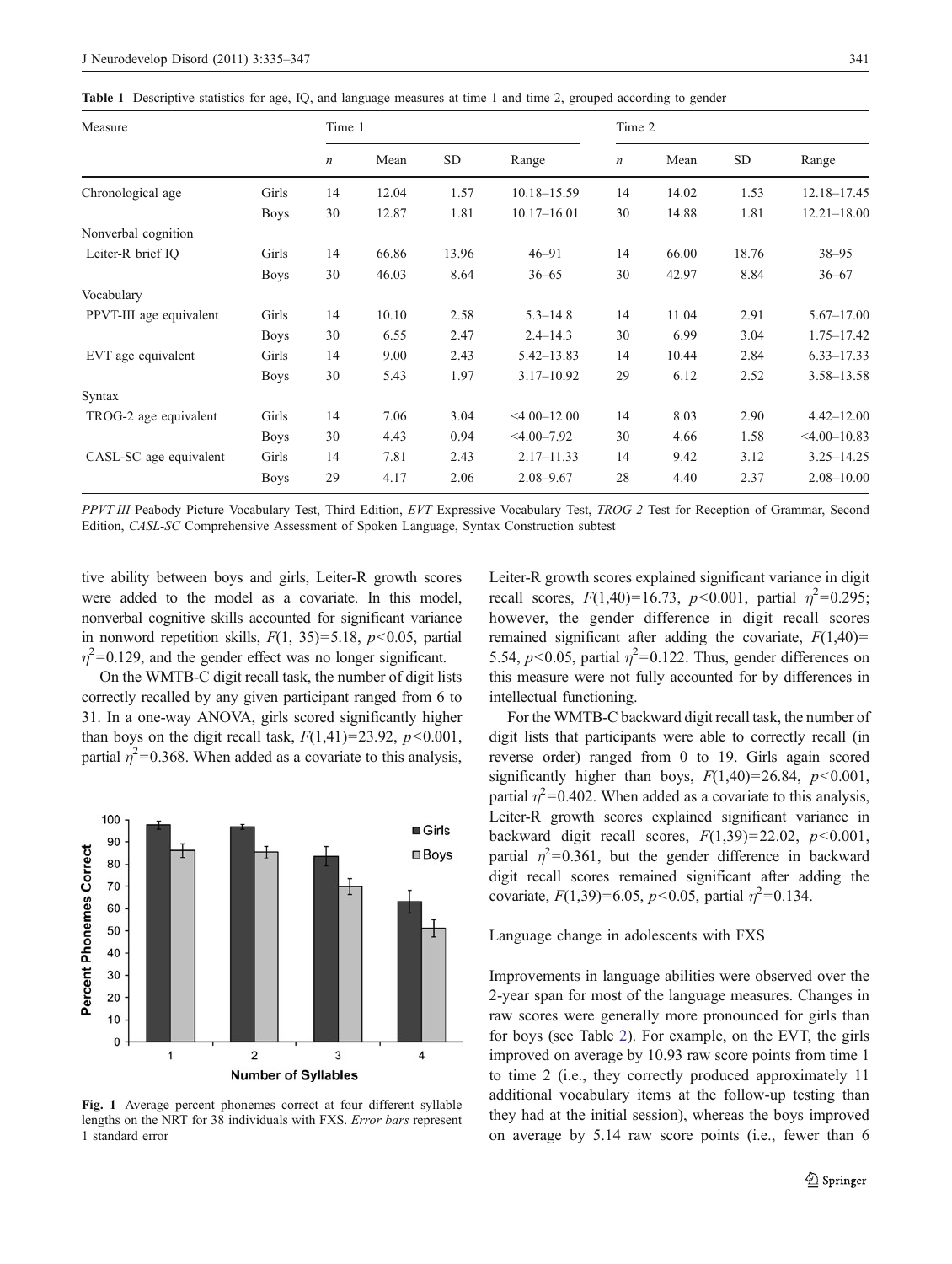|            |             | Number | Raw score change<br>$(time 2-time 1)$ |           | One-sample<br>$t$ test |         |
|------------|-------------|--------|---------------------------------------|-----------|------------------------|---------|
|            |             |        | Mean                                  | <b>SD</b> | t                      | p       |
| PPVT-III   | Girls       | 14     | 7.07                                  | 6.82      | 3.88                   | < 0.01  |
|            | <b>Boys</b> | 30     | 4.00                                  | 11.63     | 1.88                   | < 0.05  |
| <b>EVT</b> | Girls       | 14     | 10.93                                 | 6.99      | 5.85                   | < 0.001 |
|            | <b>Boys</b> | 29     | 5.14                                  | 7.98      | 3.47                   | < 0.01  |
| TROG-2     | Girls       | 14     | 2.29                                  | 2.16      | 3.95                   | < 0.01  |
|            | <b>Boys</b> | 30     | 0.43                                  | 2.46      | 0.965                  | n.s.    |
| CASL-SC    | Girls       | 14     | 5.21                                  | 3.62      | 5.39                   | < 0.001 |
|            | <b>Boys</b> | 27     | 1.89                                  | 5.35      | 1.83                   | < 0.05  |

<span id="page-7-0"></span>Table 2 Difference scores indicating mean change in raw scores for language assessments over a 2-year time period in individuals with FXS, separated according to gender

n.s. not significant

additional items). This suggests that the girls not only started out higher than the boys in language ability, but they also developed their language skills at a faster rate during the study period. For one measure, the TROG-2, boys did not demonstrate significant improvement over the 2-year period.

# Relationship between phonological and verbal working memory skills and language change

We next investigated whether the phonological and working memory measures at time 1 were predictive of progress in language skills over the 2-year study period. Using partial correlations, the relationship between these measures at time 1 and scores on the vocabulary and syntax tests at time 2 was examined, controlling for Leiter-R growth scores, autism symptom severity, and the corresponding time 1 language test scores. For all language and memory tests, raw scores at the designated time point were utilized. Use of raw scores was deemed to be methodologically preferable to the use of standard scores, which tend to suffer from large floor effects in populations with developmental disabilities (Hessl et al. [2009](#page-11-0); Mervis [2004](#page-12-0)). Raw scores were also considered preferable to age-equivalent scores, which are measured on an ordinal rather than interval scale and thus have less desirable measurement characteristics for the current statistical techniques (Mervis and Klein-Tasman [2004\)](#page-12-0).

Analyses were conducted separately for each of the predictors. In addition, because of the marked differences in language abilities in girls and boys with FXS, separate analyses were conducted for each gender. In order to correct for multiple tests, the Holm step-down correction was applied to control significance levels (Holm [1979](#page-11-0)). This correction was applied separately to vocabulary and syntax tests, which measure theoretically distinct constructs. Because our hypothesis was directional (e.g., that stronger phonological memory skills would be predictive of greater improvements over time in language skills), onetailed tests were performed.

Results of the partial correlation analyses are presented in Table 3. For boys with FXS, nonword repetition was significantly correlated with receptive and expressive vocabulary and expressive syntax at time 2, when controlling for those measures at time 1 as well as autism symptom severity and nonverbal cognition. Similarly, significant correlations were seen between digit recall and time 2 receptive and expressive vocabulary. In addition, working memory (backward digit recall) was a significant correlate of boys' outcomes in receptive vocabulary and receptive syntax.

In contrast to the pattern seen among boys with FXS, phonological and verbal working memory tests were not significantly associated with any language outcomes in girls with FXS. In some cases, correlations were not even in the expected (positive) direction (see Table 3). In order to ensure that these results were not related to undue influence by the covariates in these relationships, partial correlations were also examined without the covariates. All partial correlations between language measures and phonological and working memory measures, controlling for time 1 language skills, remained nonsignificant (results without covariates not reported here, but are available from the authors). Thus, although correlations between time 1 and time 2 test results for each measure were very robust in this group  $(p<0.001$  for all measures using Pearson correlations), suggesting strong reliability of each measured

Table 3 Partial correlations between phonological and working memory skills at time 1 and language measures at time 2, controlling for corresponding time 1 measures, autism symptom severity, and nonverbal cognitive ability

| Time 1                | Time 2          |            |         |         |  |  |  |
|-----------------------|-----------------|------------|---------|---------|--|--|--|
|                       | Vocabulary      |            | Syntax  |         |  |  |  |
|                       | <b>PPVT-III</b> | <b>EVT</b> | TROG-2  | CASL-SC |  |  |  |
| <b>Boys</b>           |                 |            |         |         |  |  |  |
| Nonword repetition    | $0.54*$         | $0.37*$    | 0.24    | $0.48*$ |  |  |  |
| Digit recall          | 0.36            | 0.39       | $0.42*$ | $0.54*$ |  |  |  |
| Backward digit recall | $0.44*$         | 0.28       | $0.62*$ | 0.33    |  |  |  |
| Girls                 |                 |            |         |         |  |  |  |
| Nonword repetition    | 0.43            | $-0.64$    | 0.11    | $-0.04$ |  |  |  |
| Digit recall          | 0.22            | $-0.15$    | $-0.59$ | 0.32    |  |  |  |
| Backward digit recall | $-0.25$         | $-0.45$    | $-0.60$ | 0.43    |  |  |  |

Partial correlations were calculated using raw scores for language and memory measures and Leiter-R growth scores for nonverbal cognition  $*p<0.05$ , statistically significant, one-tailed, with Holm correction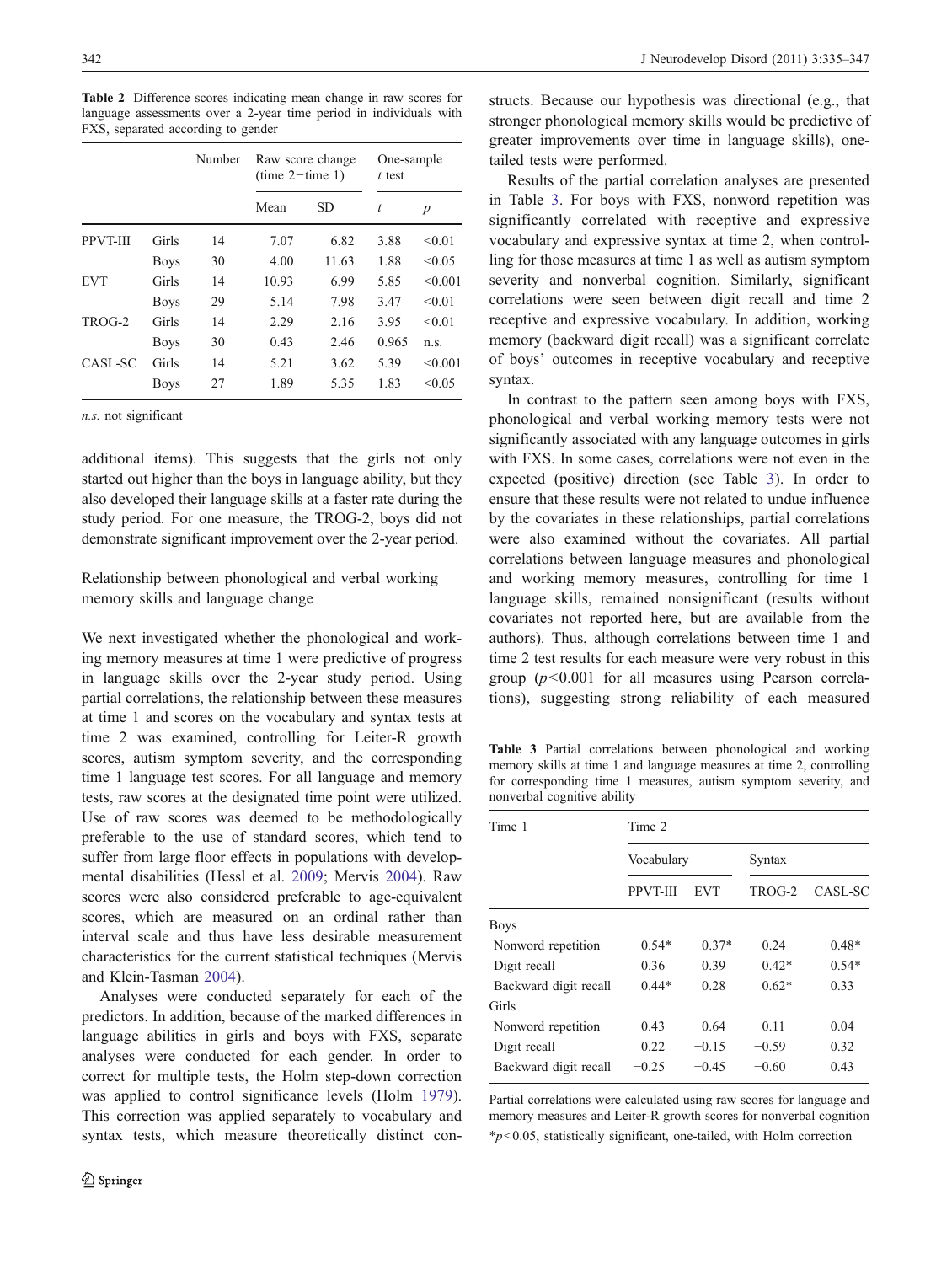language construct, phonological and working memory did not significantly predict language outcomes over time among girls.

In order to investigate the relative contributions of phonological memory and verbal working memory to language change over time, a set of two regression analyses was conducted. In each regression model, Leiter-R growth scores and autism symptom severity were included as control variables. These analyses only included boys with FXS because the previous correlational analyses revealed no consistent relationship between phonological and working memory predictors and language growth among girls. The first analysis focused on vocabulary growth. In order to create an index of vocabulary development over time, change scores were calculated for each participant based on the difference in raw scores from time 1 to time 2 on the PPVT-III and EVT. A vocabulary change composite score was obtained by adding the standardized change scores (z scores) for both vocabulary measures. For one participant who did not have available EVT scores at both time points, only the PPVT-III change score was used. A multiple regression analysis was conducted to examine contributions to this vocabulary change composite, with time 1 nonverbal cognition (Leiter-R growth scores), autism symptomatology (autism severity score), phonological memory (PPC on the NRT task), and verbal working memory (backward digit recall) entered as predictors. Note that NRT performance was used as the phonological memory variable; however, results using the digit recall measure revealed similar results (and are available from the authors). Overall, results indicated that these predictors accounted for 68% of the variance in vocabulary growth, F  $(4,23)=9.95$ ,  $p<0.001$ . Both NRT and backward digit recall emerged as significant predictors (Table 4).

A second regression analysis examined the contributions of these same measures at time 1 to syntax development. For this

Table 4 Standardized regression coefficients for predictors of change in vocabulary and grammar skills among boys with FXS over a 2-year period

|                             |         | t       | <i>p</i> value |
|-----------------------------|---------|---------|----------------|
| Vocabulary change composite |         |         |                |
| Leiter-R growth score       | $-0.02$ | $-0.15$ | 0.88           |
| Autism symptom severity     | 0.26    | 1.96    | 0.07           |
| Nonword repetition          | $0.51*$ | 3.67    | < 0.01         |
| Backward digit recall       | $0.56*$ | 3.42    | < 0.01         |
| Syntax change composite     |         |         |                |
| Leiter-R growth score       | $-0.24$ | $-1.08$ | 0.29           |
| Autism symptom severity     | $-0.08$ | $-0.46$ | 0.65           |
| Nonword repetition          | $0.46*$ | 2.47    | < 0.05         |
| Backward digit recall       | 0.45    | 2.03    | 0.06           |

 $*_{p<0.05}$ , statistically significant

analysis, a syntax change composite was created by adding standardized change scores for TROG-2 and CASL-SC tests. For three participants for whom CASL-SC scores were not available at both time points, only the TROG-2 change score was used. Results of this regression analysis revealed that these predictors accounted for 40% of the variance in syntax development,  $F(4, 23)=3.20$ ,  $p<0.01$ . Nonword repetition was the only significant predictor of change in syntax (Table 4).

# Discussion

The current study was designed to investigate the role of earlier phonological and verbal working memory skills in the acquisition of vocabulary and syntax in adolescents with FXS over a 2-year period. Preliminary analyses confirm two patterns derived from previous research on this population. First, girls with FXS tend to outperform boys across a range of language and memory tasks. Interestingly, girls in our sample not only exhibited more advanced language ability at the outset of the study, but they also demonstrated a significantly faster rate of acquisition of new vocabulary and syntax skills over the 2-year period. Second, language and memory scores at any given time point were closely associated with nonverbal cognitive ability. This suggests that, as with other populations, language skills have a strong relationship with general intellectual functioning.

In terms of the principal research questions, the present study extends findings from previous work by identifying how specific neuropsychological factors (phonological and working memory) are associated with growth in language during adolescence in FXS. In particular, results showed that among affected males, phonological memory is a significant predictor of acquisition of vocabulary and syntax over a period of 2 years. Further, phonological memory is more strongly related to language growth than nonverbal cognitive ability or autism symptom expression. One possible explanation for this finding is that, due to developmental delays among boys with FXS, the ability to maintain online phonological representations continues to be critical for language acquisition well into adolescence. Indeed, many of the males in our sample were functioning at the outset of our study at a level comparable to 4- to 6-year-old typically developing children with respect to vocabulary and syntax skill; this is an age during which phonological memory has strong relationships with vocabulary acquisition in typically developing children (Gathercole and Baddeley [1989\)](#page-11-0). Baddeley et al. ([1998](#page-11-0)) have argued that learning syntactic rules also depends on the ability to maintain multiword utterances in phonological memory. Given the relationship between nonword repetition skills and growth in syntax seen among boys with FXS, it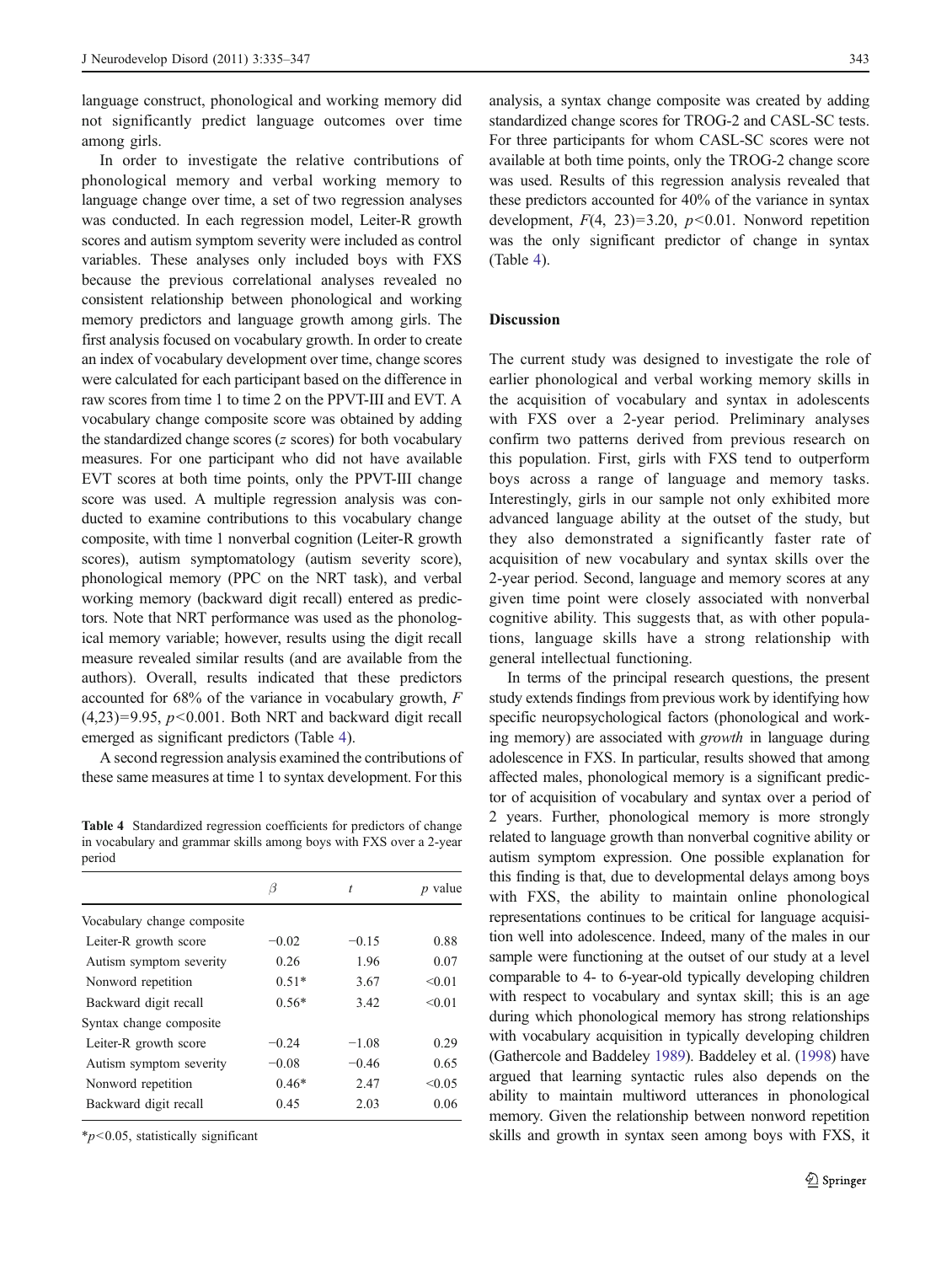seems likely that phonological memory skills place important constraints on acquisition of syntax during this time period as well. Interestingly, neuroimaging studies of males with FXS have shown a consistent pattern of reduced size of the cerebellar vermis, as well as increased size of the caudate nucleus (Lightbody and Reiss [2009\)](#page-12-0); these structures and their connections with the frontal lobes are thought to be important correlates of phonological memory (Misciagna et al. [2010;](#page-12-0) Ben-Yehudah et al. [2007](#page-11-0)). Differences in the volume of these structures are also seen in females, but are more marked in those with lower levels of FMRP expression (Lightbody and Reiss [2009\)](#page-12-0).

Another key finding of this study is that a verbal working memory task requiring active manipulation of items held in memory (i.e., backward digit span) accounted for unique variation in vocabulary development in boys with FXS. One explanation for this relationship is that boys with higher levels of cognitive control may be better able to attend to and organize representations in order to attach labels and meaning to objects. In addition, they may be better equipped to systematically access vocabulary knowledge to perform well on the type of standardized vocabulary tests administered in this study, as well as in a range of everyday speaking and listening tasks. Note that, although this verbal working memory measure did not significantly predict gains in syntax (when controlling for phonological memory), the relationship was in the predicted direction. Thus, studies using larger sample sizes may be needed to detect such a relationship.

Why were the relationships between memory measures and language growth seen in boys not observed for girls with FXS? One possible explanation is that our sample of affected girls may not have been large enough to detect these relationships. An important limitation of the current study is that the sample of girls is relatively small in comparison to boys. However, there was no trend in the data to indicate the presence of a stable relationship between phonological or working memory skills at time 1 and language growth among the girls. In fact, 7 of the 15 correlations were in the opposite direction than would be expected if there was a consistent relationship. Further, removing the covariates from the analyses also did not change the lack of relationship between the predictors and language outcomes. Thus, the data provide little evidence that a larger sample of girls would reveal an association between phonological and working memory and language development in the girls during the 2-year span.

A second explanation for the lack of relationship between memory measures and language growth might be that girls with FXS at this age demonstrate significantly more advanced language skills compared with boys. Indeed, mean scores for different language skills at time 1 among girls in our sample were roughly equivalent to normative data from 7- to 10-year-old children. This is

beyond the age range during which strong associations have been found between phonological memory and vocabulary development in typically developing children (Gathercole et al. [1992](#page-11-0)). One might speculate that other factors such as educational programming or social context may, therefore, be more relevant predictors of language growth among adolescent girls with FXS. A number of studies have shown that reading habits among typically developing children have an increasing influence on vocabulary development during school age (Gathercole et al. [1992](#page-11-0); Cunningham and Stanovich [1991](#page-11-0)). Thus, extent of exposure to print may be a better predictor of language growth for adolescent girls than working memory abilities. Note that this does not rule out the possibility that phonological and working memory skills are critical factors in earlier language development among affected girls. Given the current findings and the relative paucity of information about language development in girls with FXS in general (Murphy and Abbeduto [2003](#page-12-0)), this is an area in need of further research.

The association between phonological and verbal working memory and language development in boys with FXS suggests several potential strategies to improve or modify interventions for these individuals. A first step could be to increase awareness among educators and treatment providers of ways that processing limitations of students might impact their ability to comprehend spoken language as well as learn new language forms. For children with limited phonological and working memory, breaking down instructions into smaller parts, frequent repetition, and presentation of new language forms in varied contexts might increase the child's chance of learning success. External memory aids, such as pictures, diagrams, or lists may also be helpful. In a recent review paper aimed at practitioners, Gathercole and Alloway ([2006](#page-11-0)) provide additional strategies for remedial support for individuals with working memory impairments. An important task for future research is to evaluate the efficacy of those strategies for FXS. A second strategy might be to directly train working memory processes. This could be accomplished with a variety of activities focused on enhancing rehearsal or working memory capacity that can be adapted based on the individual's ability and progress. Several programs available commercially or on the Internet are reviewed in an article by Montgomery et al. [\(2010\)](#page-12-0). Whether these programs can be successful at enhancing working memory skills in FXS should be empirically tested. In any event, the results of the present study suggest that interventions focused only on increasing the intensity and structure of exposure to language may be limited in their effectiveness for adolescent boys with FXS without also considering the role of phonological and verbal working memory. Whether this can be best accomplished by use of compensatory strategies (such as providing visual supports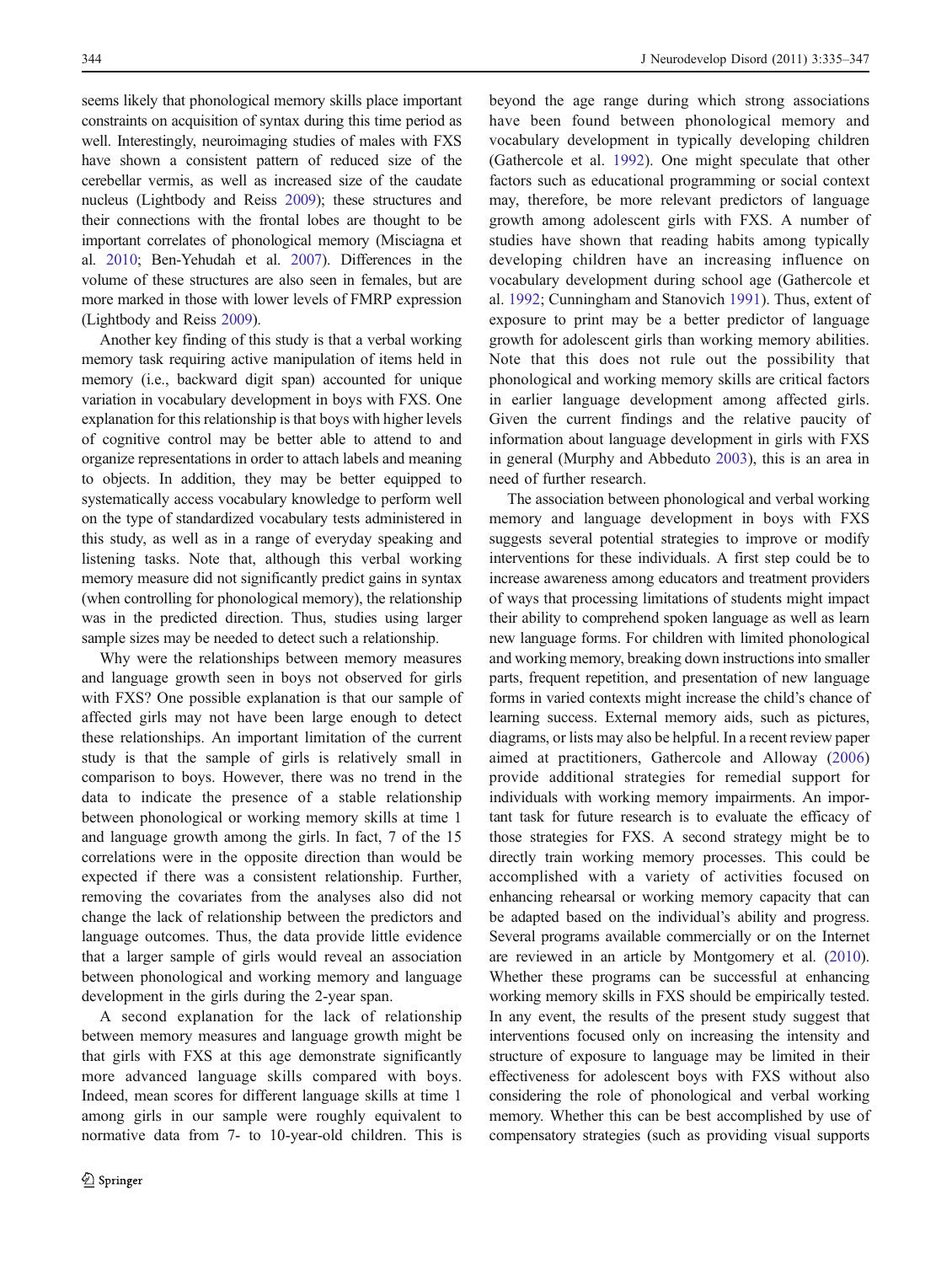<span id="page-10-0"></span>along with language exposure) or by direct remediation of working memory is an important question for future research.

Although the present study is the first to identify cognitive factors contributing to language growth in adolescents with FXS, the study also has several limitations. As noted above, the sample size of female participants, while relatively large compared with many studies of FXS, may contribute to low statistical power to detect effects in this group. Further, additional research focused on girls with FXS at younger ages would reveal whether phonological and working memory abilities exert a more significant influence on language development during preschool or early school age for this group. It is possible that the age range of girls enrolled in the present study (adolescence) missed the developmental "window" for which these skills contribute critically to language growth. Furthermore, comparisons of individuals with FXS to other populations associated with language impairment and intellectual disability (e.g., Down syndrome, Williams syndrome) could more clearly delineate whether the cognitive risk factors identified in the current study play a role in language growth in boys with FXS due to syndrome-specific characteristics or whether these relationships primarily reflect a certain intellectual/developmental trajectory that is common across populations.

A second limitation of this research is that all of our measures of phonological and working memory relied on verbal output. Consequently, speech production/articulation difficulties may have contributed to task performance among participants with FXS. Future studies could include tasks that reduce or eliminate articulatory demands (e.g., Jarrold et al. [2002](#page-12-0)) in order to investigate the role of speech production difficulties in phonological and working memory performance in FXS. In addition, only a single measure of verbal working memory was obtained in the current study. The significant relationship of this measure to vocabulary growth in boys with FXS suggests that the degree of cognitive load and manipulation may be an important constraint in language learning in this population. However, future studies using additional measures of verbal working memory and cognitive control are needed to more fully elaborate the relationships suggested by our findings.

Finally, although we structured the testing situation to minimize the effects of attentional limitations and anxiety on task performance, these impairments are a central feature of the FXS phenotype and their impact cannot be completely eliminated. Indeed, in many natural language processing situations, attention and anxiety cannot be easily controlled and are likely to exert a powerful influence on performance. For example, girls with FXS who have higher cognitive capacities may be particularly aware that their performance is being evaluated in a testing situation; this could potentially result in some anxiety affecting performance on novel or attention-demanding tasks such as working memory tests. An

important task for future research, therefore, is to expand the current set of predictors in the model to include other phenotype-relevant predictors such as attention and anxiety. More generally, FXS is associated with a complex, multidimensional phenotype. The current study has taken an important first step to identify specific cognitive factors that contribute to language growth, but there are undoubtedly other cognitive, motor, social–emotional, and developmental variables that contribute to language development that have not yet been identified and are worthy of future investigation. Additionally, the current study does not have data to contribute regarding the ways in which education, family, and other environmental factors interact with phonological and working memory skills to shape language development in FXS. Thus, future research in this area should address both additional complexities within the FXS phenotype as well as these environmental sources of variation.

# **Conclusions**

Studies of cognitive mechanisms that support the development of language skill have the potential to improve the way language disorders are identified and treated in individuals with neurodevelopmental disabilities. In this study, we demonstrated that two cognitive skills, phonological and verbal working memory, predicted growth in language skills among adolescent boys with FXS but not among girls, even after controlling for nonverbal cognitive ability and severity of autism symptoms. These results challenge the view that gender differences in language outcomes can be fully explained by differences in overall intellectual functioning. Future studies focused on additional mechanisms affecting language change, including environmental factors, could provide additional insight into the pathogenesis of language impairments in this population and suggest further avenues for treatment.

Acknowledgements This work was supported by National Institutes of Health grant R01 HD024356 awarded to L. Abbeduto and P30 HD003352 awarded to the Waisman Center, University of Wisconsin - Madison. Special thanks to Susen Schroeder for the assistance with establishing task reliability. We also greatly appreciate the contributions of the children and families who participated in this research.

### References

- Abbeduto L, Murphy MM, Cawthon SW, Richmond EK, Weissman MD, Karadottir S, et al. Receptive language skills of adolescents and young adults with Down syndrome or fragile X syndrome. Am J Ment Retard. 2003;108(3):149–60.
- Abbeduto L, Brady N, Kover ST. Language development and fragile X syndrome: profiles, syndrome-specificity, and withinsyndrome differences. Ment Retard Dev Disabil Res Rev. 2007;13(1):36–46.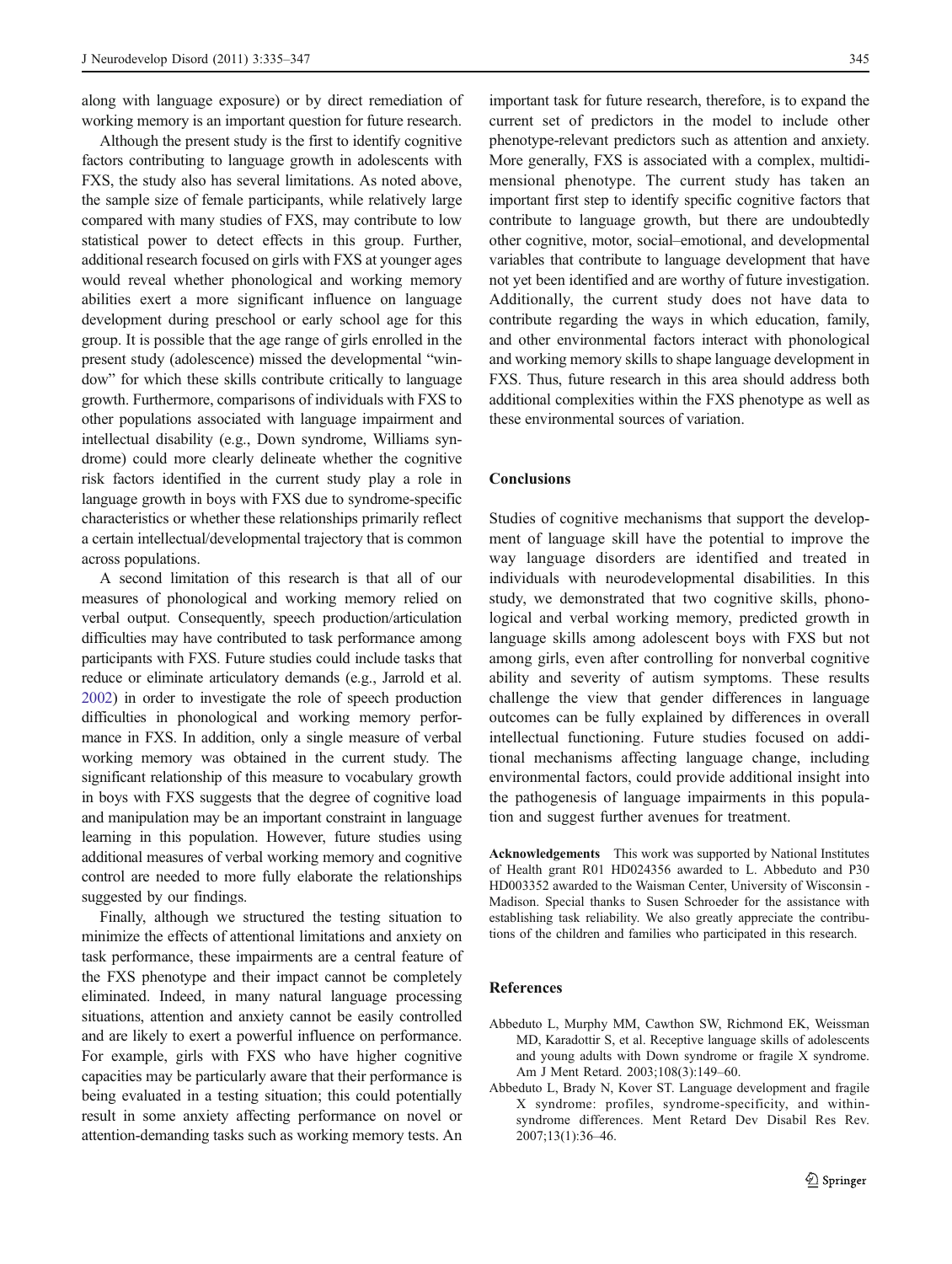- <span id="page-11-0"></span>Acheson DJ, MacDonald MC. Verbal working memory and language production: common approaches to the serial ordering of verbal information. Psychol Bull. 2009;135(1):50–68.
- Alloway TP, Gathercole SE, Pickering SJ. Verbal and visuospatial short-term and working memory in children: are they separable? Child Dev. 2006;77(6):1698–716.
- Archibald LMD, Gathercole SE. Short-term and working memory in specific language impairment. Int J Lang Commun Disord. 2006;41(6):675–93.
- Awh E, Jonides J, Smith EE, Schumacher EH, Koeppe RA, Ktaz S. Dissociation of storage and rehearsal in verbal working memory: evidence from positron emission tomography. Psychol Sci. 1996;7(1):25–31.
- Baddeley AD. Working memory. New York: Oxford University Press; 1986.
- Baddeley AD. Working memory and language: an overview. J Commun Disord. 2003;36(3):189–206.
- Baddeley AD, Gathercole S, Papagno C. The phonological loop as a language learning device. Psychol Rev. 1998;105(1):158–73.
- Baker S, Hooper S, Skinner M, Hatton D, Schaaf J, Ornstein P, et al. Working memory subsystems and task complexity in young boys with fragile X syndrome. J Intellect Disabil Res. 2011;55(1):19–29.
- Belser RC, Sudhalter V. Conversational characteristics of children with fragile X syndrome: repetitive speech. Am J Ment Retard. 2001;106(1):28–38.
- Ben-Yehudah G, Guediche S, Fiez JA. Cerebellar contributions to verbal working memory: beyond cognitive theory. Cerebellum. 2007;6(3):193–201.
- Bishop DVM. Test for Reception of Grammar, Version 2. London: The Psychological Corporation; 2003.
- Bowey J. Nonword repetition and young children's receptive vocabulary: a longitudinal study. Appl Psycholinguist. 2001;22(3):441–69.
- Brock J, Jarrold C. Language influences on verbal short-term memory performance in Down syndrome: item and order recognition. J Speech Lang Hear Res. 2004;47(6):1334–46.
- Cairns P, Jarrold C. Exploring the correlates of impaired non-word repetition in Down syndrome. Br J Dev Psychol. 2005;23:401–16.
- Carrow-Woolfolk E. Comprehensive Assessment of Spoken Language. Circle Pines: American Guidance Service; 1999.
- Chapman RS. Language learning in Down syndrome: the speech and language profile compared to adolescents with cognitive impairment of unknown origin. Down Syndrome Res Pract. 2006;10  $(2):61-6.$
- Cohen J. A coefficient of agreement for nominal scales. Educ Psychol Meas. 1960;20:37–46.
- Conklin HM, Curtis CE, Katsanis J, Iacono WG. Verbal working memory impairment in schizophrenia patients and their firstdegree relatives: evidence from the digit span task. Am J Psychiatry. 2000;157(2):275–7.
- Cornish KM, Munir F, Cross G. Differential impact of the FMR-1 full mutation on memory and attention functioning: a neuropsychological perspective. J Cogn Neurosci. 2001;13(1):144–50.
- Cornish KM, Kogan CS, Li L, Turk J, Jacquemont S, Hagerman RJ. Lifespan changes in working memory in fragile X premutation males. Brain Cogn. 2009;69(3):551–8.
- Cowan N. Attention and memory: an integrated framework. Oxford, England: Oxford University Press 1995.
- Cronister A, Hagerman RJ, Wittenberger M, Amiri K. Mental impairment in cytogenetically positive fragile X females. Am J Med Genet. 1991;38(2–3):503–4.
- Cunningham AE, Stanovich KE. Tracking the unique effects of print exposure in children: associations with vocabulary, general knowledge, and spelling. J Educ Psychol. 1991;83(2):264–74.
- D'Esposito M. Maintenance versus manipulation of information held in working memory: an event-related fMRI study. Brain Cogn. 1999;41(1):66–86.
- D'Esposito M, Aguirre GK, Zarahn E, Ballard D, Shin RK, Lease J. Functional MRI studies of spatial and nonspatial working memory. Cog Brain Res. 1998;7(1):1–13.
- de Vries BB, Wiegers AM, Smits AP, Mohkamsing S, Duivenvoorden HJ, Fryns JP, et al. Mental status of females with an FMR1 gene full mutation. Am J Hum Genet. 1996;58(5):1025–32.
- Demark JL, Feldman MA, Holden JJ. Behavioral relationship between autism and fragile X syndrome. Am J Ment Retard. 2003;108 (5):314–26.
- Dollaghan CA, Campbell TF. Nonword repetition and child language impairment. J Speech Lang Hear Res. 1998;41:1136–46.
- Dunn LM, Dunn LM. Peabody Picture Vocabulary Test. 3rd ed. Circle Pines: American Guidance Service; 1997.
- Durkin K, Simkin Z, Knox E, Conti-Ramsden G. Specific language impairment and school outcomes. II: educational context, student satisfaction, and post-compulsory progress. Int J Lang Commun Disord. 2009;44(1):36–55.
- Ellis Weismer S, Tomblin JB, Zhang X, Buckwalter P, Chynoweth JG, Jones M. Nonword repetition performance in school-age children with and without language impairment. J Speech Lang Hear Res. 2000;43(4):865–78.
- Fernandez-Carvajal I, Walichiewicz P, Xiaosen X, Pan R, Hagerman PJ, Tassone F. Screening for expanded alleles of the FMR1 gene in blood spots from newborn males in a Spanish population. J Mol Diagn. 2009;11(4):324–9.
- Finestack LH, Richmond EK, Abbeduto L. Language development in individuals with fragile X syndrome. Top Lang Disord. 2009;29  $(2):133-48$ .
- Gathercole SE, Alloway TP. Practitioner review: short-term and working memory impairments in neurodevelopmental disorders: diagnosis and remedial support. J Child Psychol Psychiatry. 2006;47(1):4–15.
- Gathercole SE, Baddeley AD. Evaluation of the role of phonological STM in the development of vocabulary in children: a longitudinal study. J Mem Lang. 1989;28(2):200–13.
- Gathercole SE, Baddeley AD. Phonological memory deficits in language disordered children: is there a causal connection? J Mem Lang. 1990;29(3):336–60.
- Gathercole SE, Willis C, Emslie H, Baddeley AD. Phonological memory and vocabulary development during the early school years: a longitudinal study. Dev Psychol. 1992;28(5):887–98.
- Gotham K, Pickles A, Lord C. Standardizing ADOS scores for a measure of severity in autism spectrum disorders. J Autism Dev Disord. 2009;39(5):693–705.
- Graf Estes K, Evans JL, Else-Quest NM. Differences in the nonword repetition performance of children with and without specific language impairment: a meta-analysis. J Speech Lang Hear Res. 2007;50(1):177–95.
- Grant J, Karmiloff-Smith A, Gathercole SE, Paterson S, Howlin P, Davies M, et al. Phonological short-term memory and its relationship to language in Williams syndrome. Cogn Neuropsychiatr. 1997;2(2):81–99.
- Hagerman PJ. The fragile X prevalence paradox. J Med Genet. 2008;45(8):498–9.
- Hall SS, Lightbody AA, Hirt M, Rezvani A, Reiss AL. Autism in fragile X syndrome: a category mistake? J Am Acad Child Adolesc Psychiatry. 2010;49(9):921–33.
- Harris SW, Hessl D, Goodlin-Jones B, Ferranti J, Bacalman S, Barbato I, et al. Autism profiles of males with fragile X syndrome. Am J Ment Retard. 2008;113(6):427–38.
- Hessl D, Nguyen DV, Green C, Chavez A, Tassone F, Hagerman RJ, et al. A solution to limitations of cognitive testing in children with intellectual disabilities: the case of fragile X syndrome. J Neurodev Disord. 2009;1(1):33–45.
- Holm S. A simple sequentially rejective multiple test procedure. Scand J Stat. 1979;6:65–70.